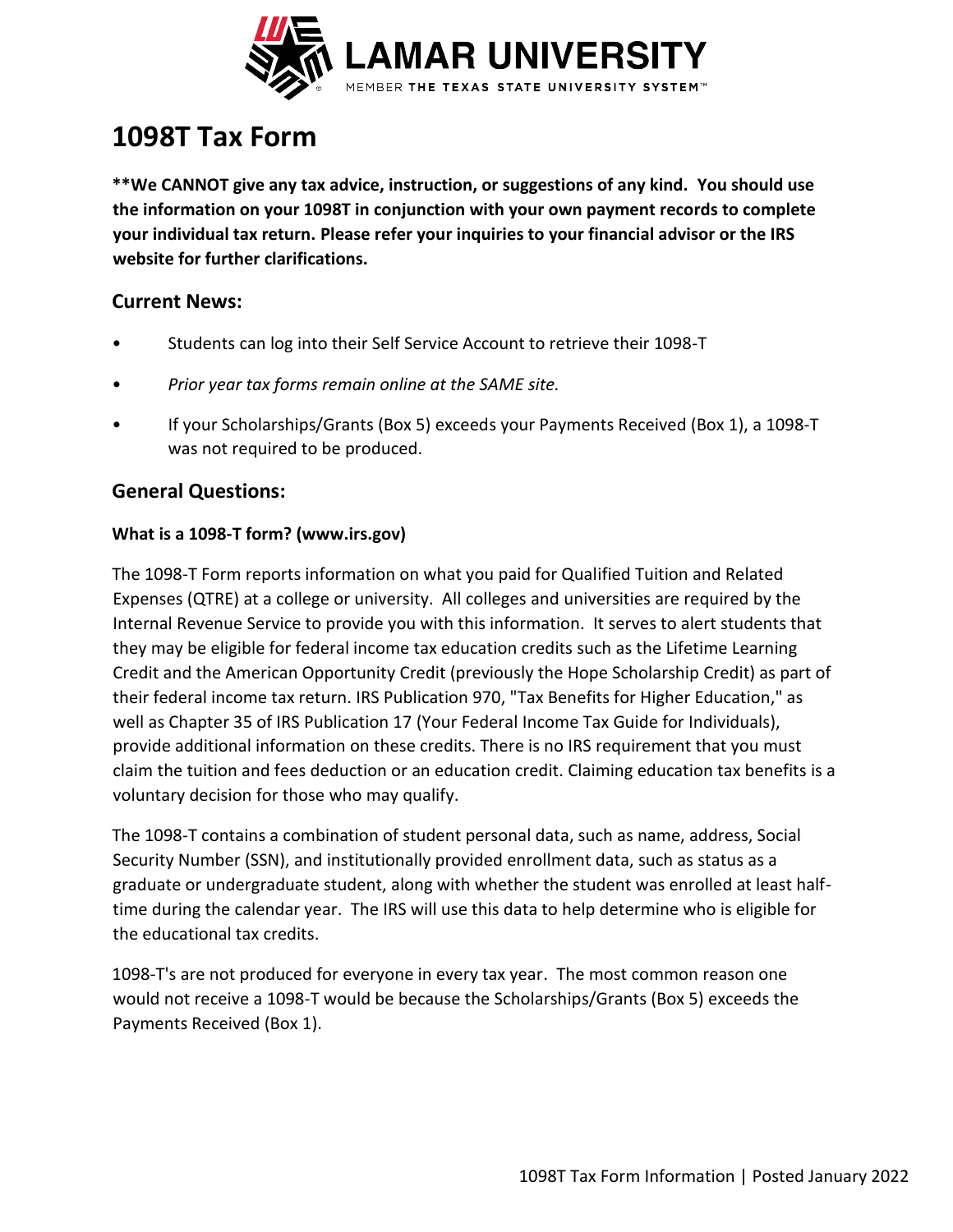#### **Why isn't there an amount in Box 2?**

The IRS no longer allows reporting of amounts billed, therefore this box is blank for ALL students.

#### **What payments are included in Box 1? What are "qualified tuition and related expenses"?**

Qualified tuition and related expenses (QTRE) are those that a student must pay that are within the IRS guidelines. Only payments that pay QTRE will show in Box 1. In other words, your total payments made for the calendar year will be limited to the qualified tuition and related expenses (QTRE) for that same calendar year.

#### **I only have amounts in Box 4 adjustments and/or Box 6 adjustments, what does this mean?**

Adjustment amounts reported in Box 4 and Box 6, may change any allowable education credit you may have claimed for a prior year. We encourage you to seek the advice of a tax advisor for specific information concerning the handling of prior year adjustments.

#### **When will I receive my 1098-T form?**

Federal regulations mandate these items be postmarked no later than January 31st to all eligible students with a valid Social Security number on file and an address in the United States.

#### **Am I eligible for a tax credit?**

Employees of Lamar University cannot offer assistance with tax form preparation, nor supply advice on what can or cannot be claimed. Please do not contact the university for that purpose.

The responsibility for your individual tax circumstances rests with the taxpayer alone, and Lamar University is not responsible for your interpretation of this information. You are encouraged to refer to federal Publication 970 from the IRS.

#### **Can my spouse or parent speak to someone in the Office of Student Accounts regarding my 1098-T form?**

Due to the Family Educational Rights and Privacy Act (FERPA), only the student or those persons the student has authorized may contact the Student Business Services department for information or assistance regarding the 1098-T form.

# **\*Please see 1098T Explanation of Boxes on the following pages for more information**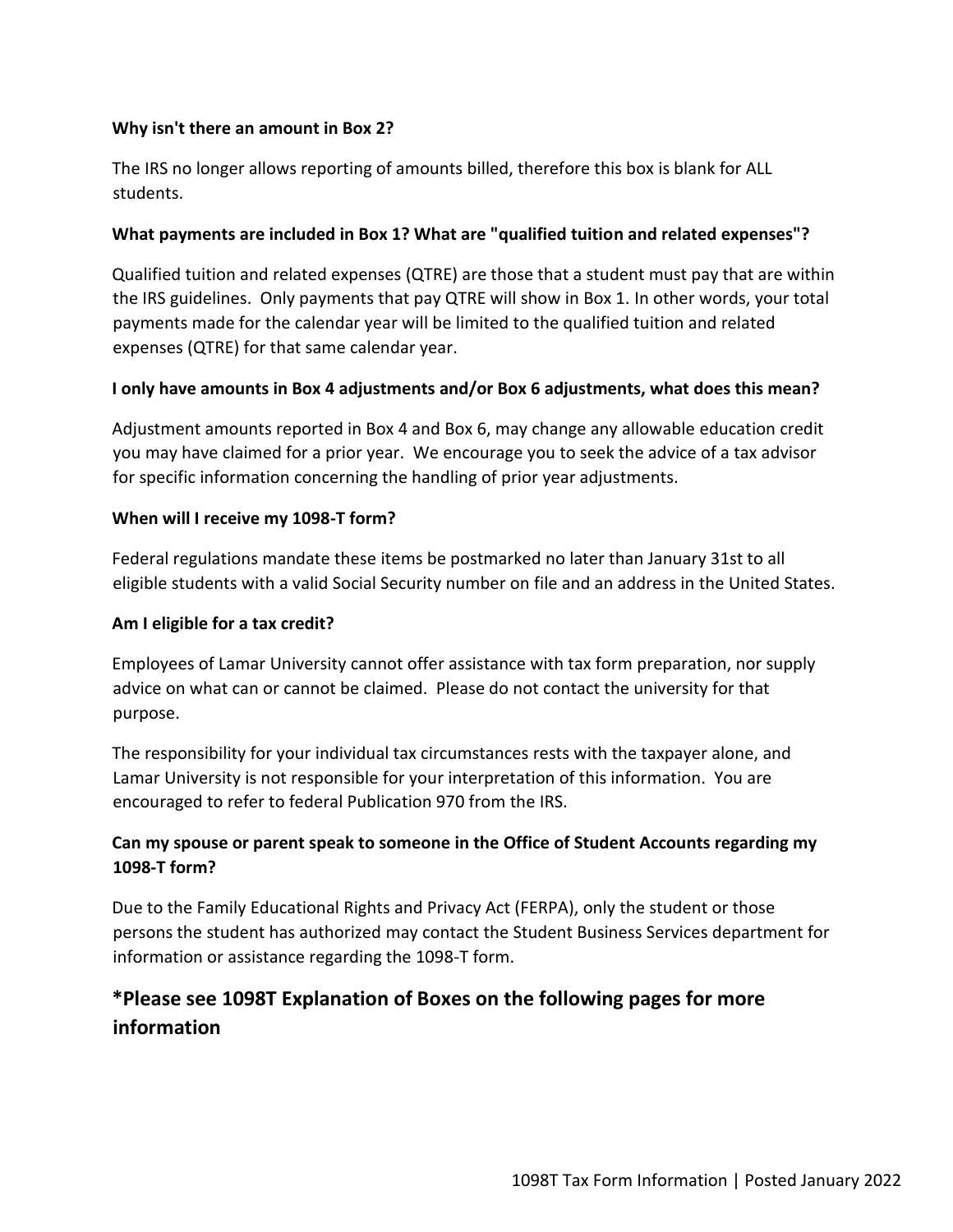# **1098T Tuition Statement Explanation of Boxes**

#### **Box 1**

#### *Payments received for qualified tuition and related expenses.*

The total amount of payments made towards qualified tuition and related expenses less any refunds or reimbursements for the calendar year. Payments from all sources are included except those that are restricted to non-qualified tuition and related expenses (housing, meals, travel, etc.). The payments in Box 1 are calculated up to the total amounts billed for qualified tuition and related expenses. Amounts billed for qualified tuition and related expenses are reduced by any waivers/exemptions.

What payment sources are included?

| <b>Included</b>                                | <b>Not Included</b>                             |
|------------------------------------------------|-------------------------------------------------|
| <b>Financial Aid Scholarships</b>              | Scholarships/Grants for Housing or Meal Plans   |
| Grants                                         | Scholarships/Grants for Travel Related Expenses |
| <b>Stipend Payments</b>                        | Any Payment Restricted to Non-QTRE              |
| <b>Contract Payments (Third Party Billing)</b> |                                                 |
| Cash, Check, Credit Card                       |                                                 |
| Direct Subsidized and Unsubsidized Loans       |                                                 |
| <b>Direct Plus Loans</b>                       |                                                 |
| Alternative Loans                              |                                                 |
| Less any Refunds or Reimbursements             |                                                 |

What is included/excluded for qualified tuition and related expenses?

| <b>Included</b>                                   | <b>Not Included</b>                  |
|---------------------------------------------------|--------------------------------------|
| In-State, Out-of-State, and International Tuition | Parking Fees and Fines               |
| <b>Special Program Tuition</b>                    | Insurance                            |
| <b>College Support Assessment Fees</b>            | <b>Housing and Meal Plans</b>        |
| <b>Institutional Mandatory Fees</b>               | Books & Equipment                    |
| <b>Course Related Fees</b>                        | <b>Tuition Installment Plan Fee</b>  |
|                                                   | Late Fee                             |
|                                                   | <b>Application Fee</b>               |
|                                                   | <b>Travel Expenses</b>               |
|                                                   | Fees for Non-Credit Courses/Programs |
|                                                   | Application & Graduation Fees        |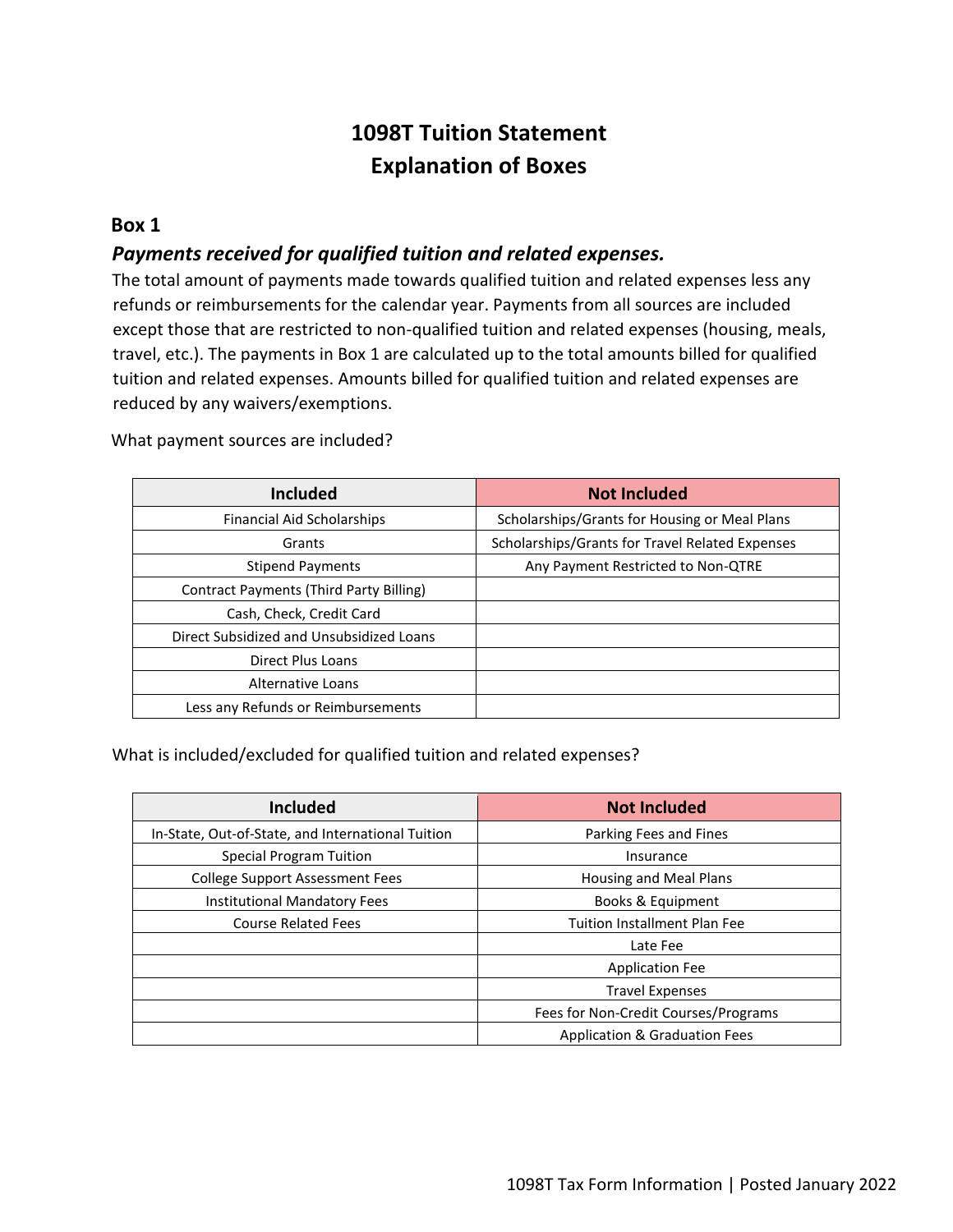### **Box 2**

### *Blank on all forms.*

Due to a change to institutional reporting requirements under federal law, beginning with tax year 2018, we will report in Box 1 the amount of QTRE you *paid* during the year.

### **Box 3**

*Blank*

# **Box 4**

### *Adjustments made for a prior year.*

Shows any adjustment made for a prior year for qualified tuition and related expenses that were reported on a prior year 1098T.

### **Box 5**

### *Scholarships or grants.*

The total of all scholarships, grants, contract payments (Third Party Billing), or stipends received from January 1st to December 31st, including those for non-qualified tuition and related expenses. \*Cost of attendance includes tuition and fees, room and board, books and supplies, transportation, and personal expenses.

| <b>Included</b>                                       | <b>Not Included</b>                      |
|-------------------------------------------------------|------------------------------------------|
| Financial Aid Scholarships for Cost of<br>Attendance* | Perkins Loans                            |
| Grants                                                | Direct Subsidized and Unsubsidized Loans |
| <b>Stipend Payments</b>                               | Direct Plus Loans                        |
| Contract Payments (Third Party Billing)               | <b>Alternative Loans</b>                 |

# **Box 6**

# *Adjustments to scholarships or grants for a prior year.*

Shows adjustments to scholarships or grants for a prior year.

### **Box 7**

### *Future term.*

Shows whether the amount in Box 1 includes amounts for an academic period beginning after December 31<sup>st</sup> of the reporting period.